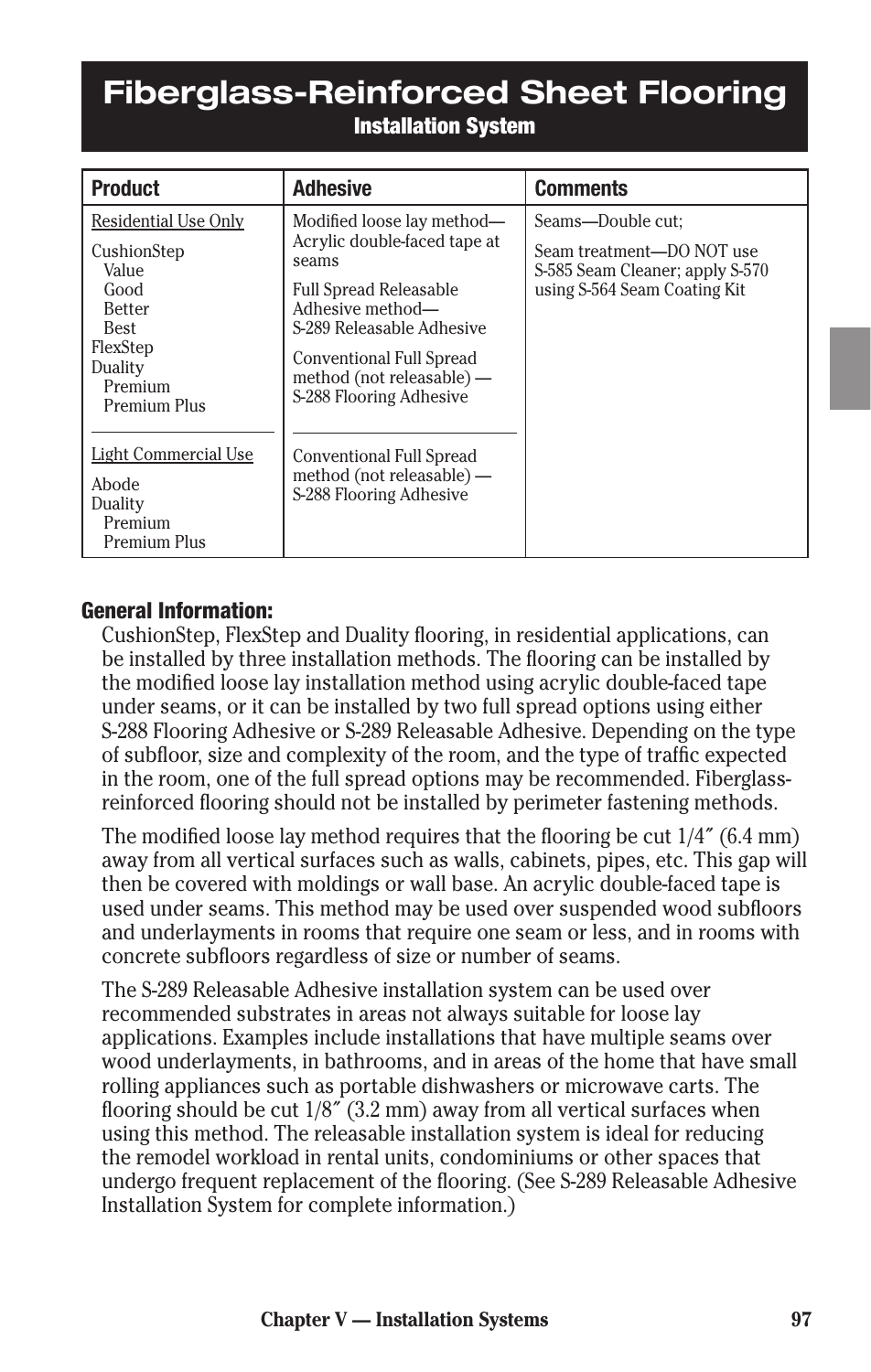In certain areas of the country, where seasonal moisture and humidity changes are severe, the movement in wood subfloors can cause a raised area or a buckle in the flooring near a perimeter pinch point. Typically, if this happens, it will occur during prolonged periods of cold weather when interior conditions become very dry and the wood subfloor/underlayment components dry out and shrink. Should this happen and a buckle occurs, the flooring should be gently lifted or pulled back from the pinch point and retrimmed.

The use of S-288 adhesive provides a more permanent bond. It allows for net fitting without gaps at vertical surfaces, and can be used when products are installed on stairs, landings and rooms with floor drains.

**Abode flooring and Duality flooring used in light commercial applications must be installed full spread, using S-288 adhesive.**

|                                                   | <b>Modified Loose Lay</b> | S-289 Releasable<br><b>Adhesive</b> | <b>S-288 Flooring</b><br><b>Adhesive</b> |  |
|---------------------------------------------------|---------------------------|-------------------------------------|------------------------------------------|--|
| Spacing (gap) at<br>vertical surfaces             | 1/4''                     | 1/8''                               | None                                     |  |
| Base cabinets on<br>top of flooring               | N <sub>o</sub>            | N <sub>o</sub>                      | Yes                                      |  |
| Island cabinets<br>on flooring                    | N <sub>0</sub>            | Yes                                 | <b>Yes</b>                               |  |
| <b>Bathrooms</b>                                  | N <sub>o</sub>            | Yes                                 | Yes                                      |  |
| Stairs, landings<br>or rooms with<br>floor drains | No                        | N <sub>o</sub>                      | <b>Yes</b>                               |  |
| Seams on<br>suspended wood<br>underlayments       | Only 1                    | Multiple OK                         | Multiple OK                              |  |

## Summary of Residential Fiberglass-Reinforced Installation Options

## Suitable Substrates (for all installation options):

All substrates listed below must be properly prepared and meet certain requirements. There may be other exceptions and special conditions for these substrates to be suitable for the flooring installation.

- 
- Approved Suspended Wood Underlayments
- n Concrete (on all grade levels) n Ceramic Tile, Terrazzo, Marble
	- Polymeric Poured (seamless) Floors
- Single-layer, Fully Adhered, Existing Resilient Floors

## Do not install over:

- n Particleboard, waferboard, OSB or single-layer Sturd-I-Floor panels
- n Existing resilient tile floors that are below grade
- n Existing cushion-backed vinyl flooring
- Carpet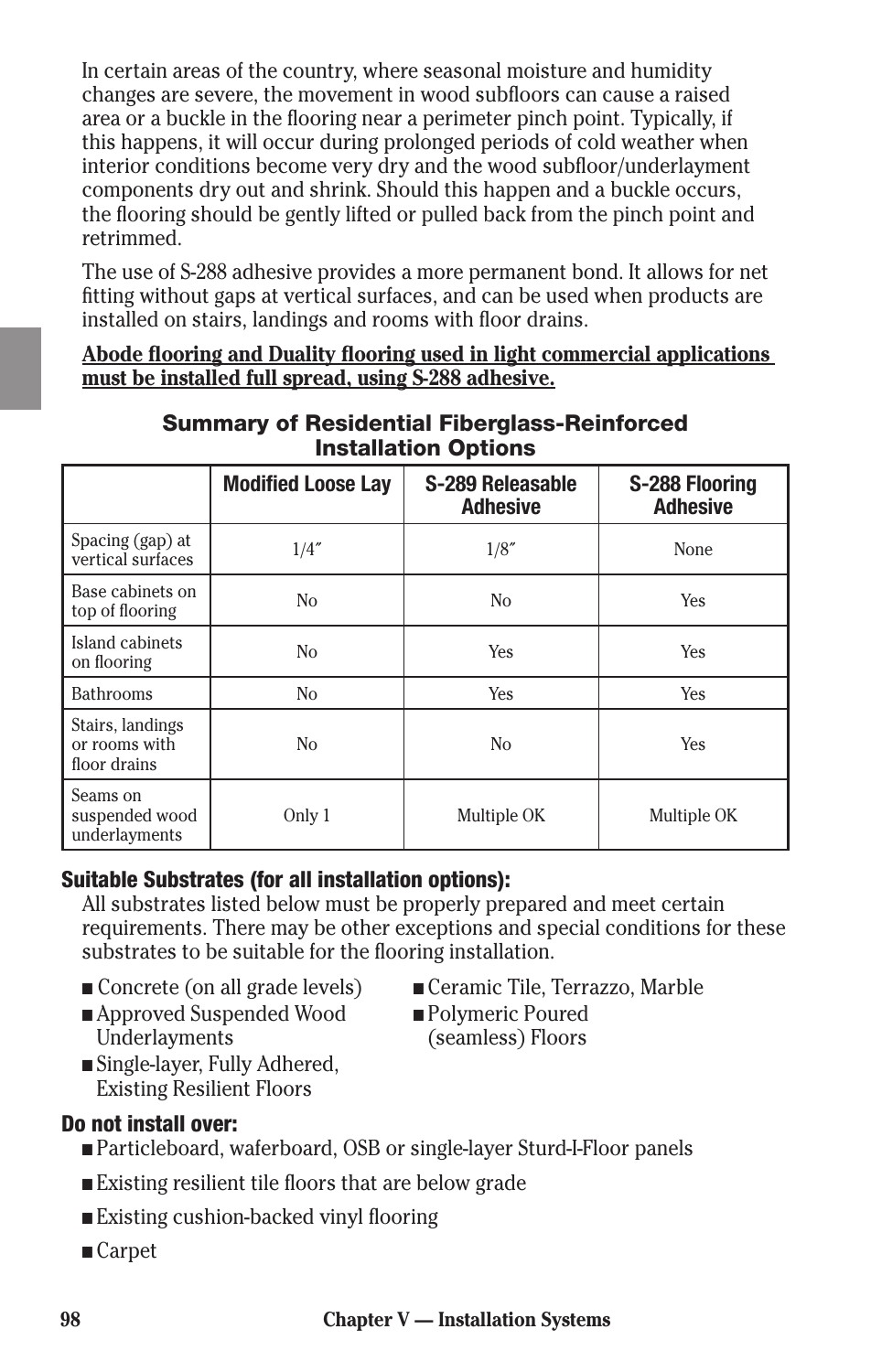n Hardwood flooring that has been installed directly over concrete

# Job Conditions/Preparation (for all installation options):

- n All substrates must be sound, dry, clean, smooth, and free from excessive moisture or alkali. Remove dirt, paint, varnish, wax, oils, solvents, other foreign matter and containments that could cause staining or interfere with a good bond.
- n Do not use products containing petroleum solvents or citrus oils to prepare substrates as they can cause staining and expansion of the new flooring.
- n In renovation or remodel work, remove any existing adhesive residue\* so that 100% of the overall area of the original substrate is exposed.
- n When installing over an existing resilient floor, use S-199 One-Part Embossing Leveler or S-194 Patch, Underlayment & Embossing Leveler/S-195 Underlayment Additive to fill and smooth any embossing in the old floor.
- $\blacksquare$  The area to receive resilient flooring and the flooring materials and adhesives should be maintained at a minimum of  $65^{\circ}F(18^{\circ}C)$  and a maximum of 100°F (38°C) for 48 hours before installation, during installation, and 48 hours after completion. Maintain a minimum temperature of 55°F (13°C) thereafter.
- $\blacksquare$  For concrete subfloors, the water vapor emission level must be 3 lbs./1000 sq.ft./24 hours, or less, as determined by calcium chloride testing. If subfloor moisture vapor transmission levels exceed the recommended limit, the concrete must be allowed to dry prior to installing the floor.
- n Radiant heated substrates must not exceed a maximum surface temperature of 85°F (29°C).

As with many flooring products, the full spread adhesive methods generally require somewhat more attention to the condition of the substrate so that it will not telegraph irregularities through the finished floor. If flash coving is done with fiberglass-reinforced sheet flooring, S-288 adhesive must be used in a full spread application with S-580 used on the coved areas.

# Modified Loose Lay Method

## Keys to Successful Modified Loose Lay Installation:

- $\blacksquare$  Proper conditioning of both the jobsite and the flooring is necessary. The flooring should not be exposed to wide ranges in temperature and moisture/ humidity levels in the home.
- n Store, transport and handle flooring so as to prevent any sharp creases or other distortions in the sheet. Always roll face-out on a cardboard tube. Distortions will generally not disappear or shrink on their own. Sheet must be lying flat at time of installation.
- n Just prior to installation, lay flooring out flat to acclimate to conditions and allow the roll-up stresses to relax.

*<sup>\*</sup> Some previously manufactured asphaltic "cutback" adhesives contained asbestos (see warning statement on page xii). For removal instructions, refer to the Resilient Floor Covering Institute's publication Recommended Work Practices for Removal of Resilient Floor Coverings.*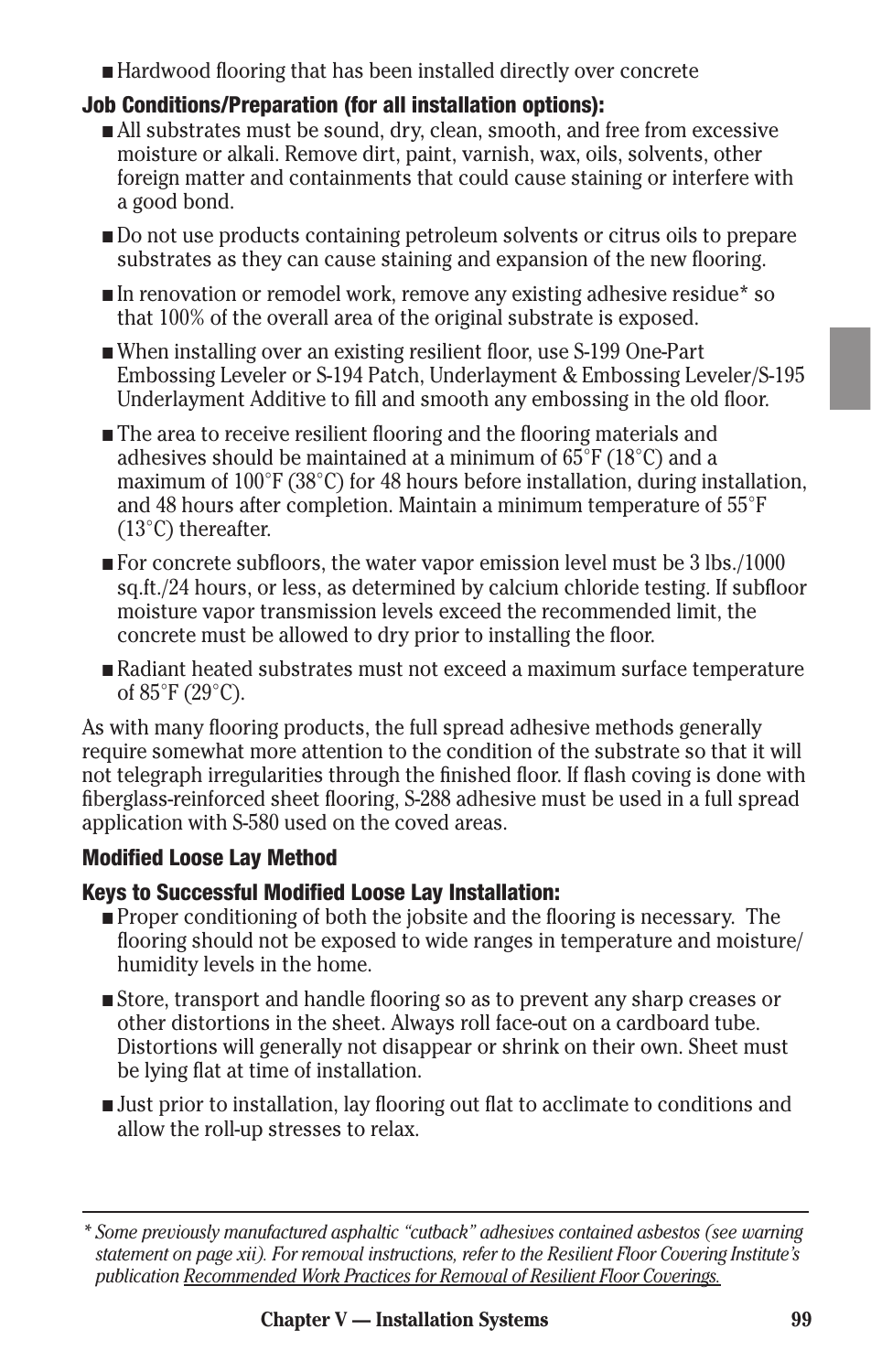- n Seams must be double cut, net, with no fullness. Do not straight edge and butt seams. Do not stretch or compress at seams as this will lead to small buckles.
- Do not compress the edges of the sheet in any way when installing other flooring materials next to the flooring. Installation of carpet, metal strips and other transition moldings should not push fullness into the flooring.
- n Always protect from rolling loads from other trades and replacement and/or movement of appliances.

The modified loose lay method requires that the flooring be cut 1/4˝ (6.4 mm) away from all vertical surfaces such as walls, cabinets, pipes, etc. This gap will then be covered with molding or wall base. With this method the flooring should be allowed to "float" freely over the subfloor. This is particularly important over wood subfloors as the wood can grow and shrink with the changes in moisture content. The flooring will be bonded at seams, however, with an acrylic doublefaced tape designed for use with vinyl flooring. Only one seam is permitted when using this method over suspended wood subfloors and underlayments. Multiple seams are allowed when this method is used over concrete subfloors.

Tape may also be used at doorways if needed, however the preferred method is to use transition strips, similar to a "T" molding, that cover the edge of the flooring while at the same time allowing for some movement of the flooring beneath the molding. **Do not use the tape around the entire perimeter of the room and do not install base cabinets on top of the flooring.**

### Planning and Layout:

- $\blacksquare$  Plan the layout so seams in the new flooring fall at least 6" (15.2 cm) away from seams and joints in existing flooring and underlayments.
- Remove wall base and quarter-round moldings.
- The decorative trim and jamb moldings at doorways should be under-cut to allow flooring to slip underneath as you can't hide perimeter gap with wall base in these areas.
- After preparation work is completed, be sure to sweep and vacuum entire work area taking extra care to remove all dirt and debris.

#### Fitting:

n Unroll material and lay flat to allow the roll curl to relax before fitting.

### ■ **Do not cut full or net. Maintain a 1/4<sup>"</sup> (6.4 mm) gap at all vertical surfaces.**

n Recommended fitting procedures include pattern scribing, straight scribing or freehand knifing.

#### Procedure:

If more than one piece of flooring is used, the pieces should be pattern matched and double-cut prior to placing the acrylic double-faced tape under the seam. The edges where the seam will be cut should be overlapped with a piece of scrap material underneath to protect the substrate while cutting through both pieces of flooring. It is important that the seam be cut in a straight line using a straight edge as a guide. The knife should be held completely vertical to put a clean 90-degree edge at the seam. Seams should be cut net, not full or snug as it can result in buckles.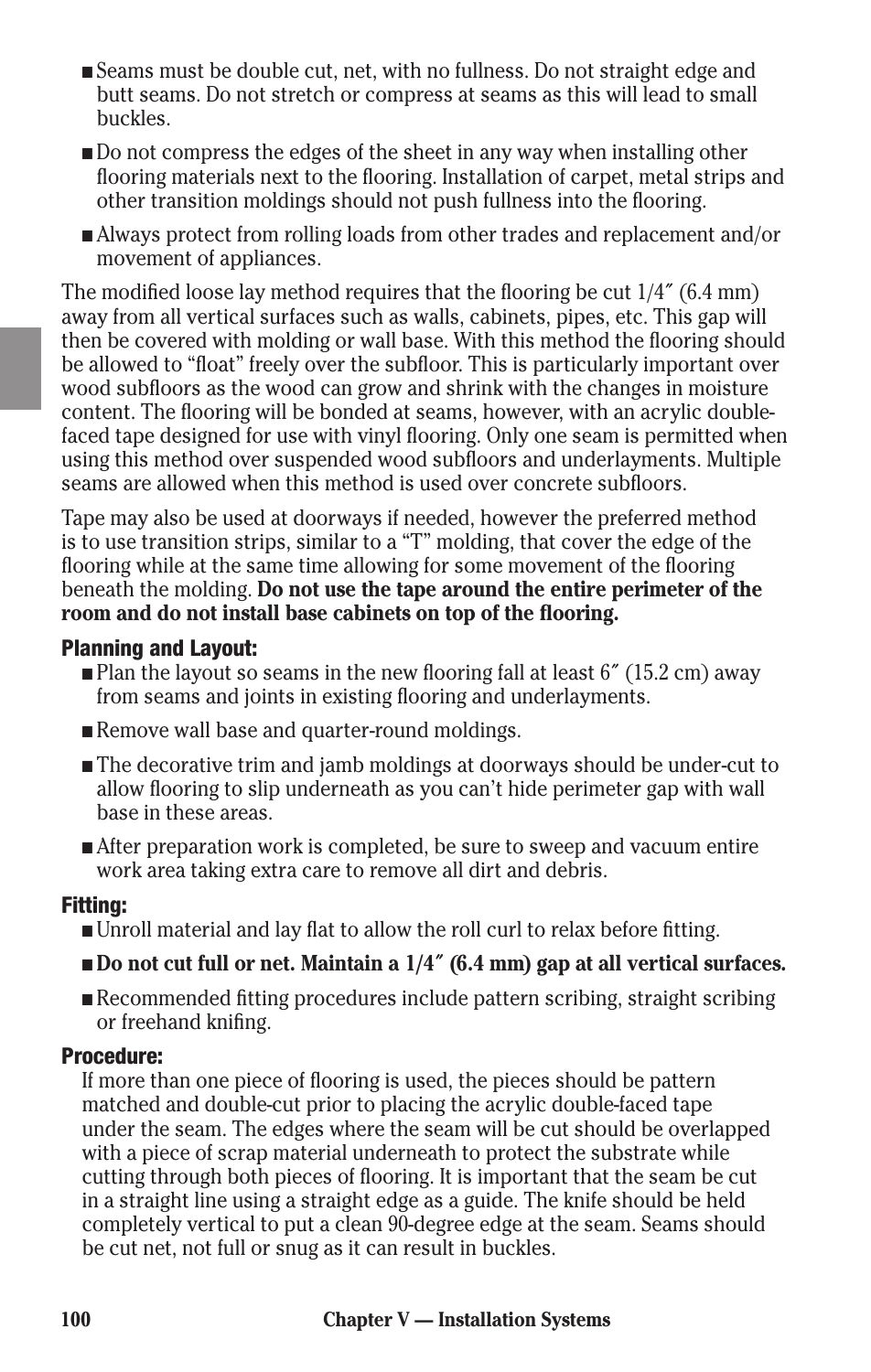Do not straightedge and butt seams as this can lead to loose and tight areas along the seam resulting in buckles or distortion. Also, do not try to stretch or compress material at the seam to obtain pattern match. This too can result in buckles or distortion.

Armstrong recommends an acrylic double-faced tape designed for use with vinyl flooring. Carpet tapes may read through and impact the final appearance of your floor. Ordinary carpet tapes may also cause discoloration of the flooring.

After the flooring has been properly fit and positioned in the room, gently fold back the seam edges and apply the acrylic double-faced tape, centered under the seam. Before removing the release liner from the top of the tape, use a clean cloth and hand pressure to thoroughly bond the tape to the subfloor. Then, remove the release liner from the tape and carefully reposition the seam for a net fit. Thoroughly roll the seam with a hand roller to complete the bond.

### CAUTION:

Do not stand or walk on the release liner, as it is extremely slippery. Place it in a wastebasket immediately upon removal from the tape.

Tape may also be needed under relief cuts that were made to slip around pipes, etc. and at some doorways where transition moldings cannot be used. Do not overuse tape and do not tape around the entire perimeter of the room.

Replace or install wall base and quarter-round moldings to cover the gap around the perimeter of the room. Do not pinch the molding down on top of the flooring. Leave a slight clearance between the molding and flooring so any effects of seasonal movement in the home due to temperature or humidity changes will be minimized.

Armstrong S-564 Seam Coating Kit for low gloss floors must be used to coat any seams at the completion of the installation. **DO NOT** use S-585 Seam Cleaner on fiberglass-reinforced sheet flooring. The freshly applied seam coating must be protected for several hours from dirt, dust and traffic. Follow instructions on package.

### Full Spread Method with S-289 Releasable Adhesive – See Releasable Adhesive Installation System.

### Full Spread Method with S-288 Flooring Adhesive

#### Planning and Layout:

- $\blacksquare$  Plan the layout so seams in the new flooring fall at least 6" (15.2 cm) away from seams and joints in existing flooring and underlayments.
- Do not install over expansion joints.
- n Remove wall base and quarter-round moldings if appropriate. (fiberglassreinforced sheet flooring may be fit net when installed full spread using S-288 adhesive.)

#### Fitting:

- n Unroll material and lay flat to allow roll curl to relax before fitting.
- n Fiberglass-reinforced sheet flooring products are dimensionally stable. They should be cut net to vertical surfaces or slightly loose where they will be covered with molding or wall base. **Do not cut full or compression fit.**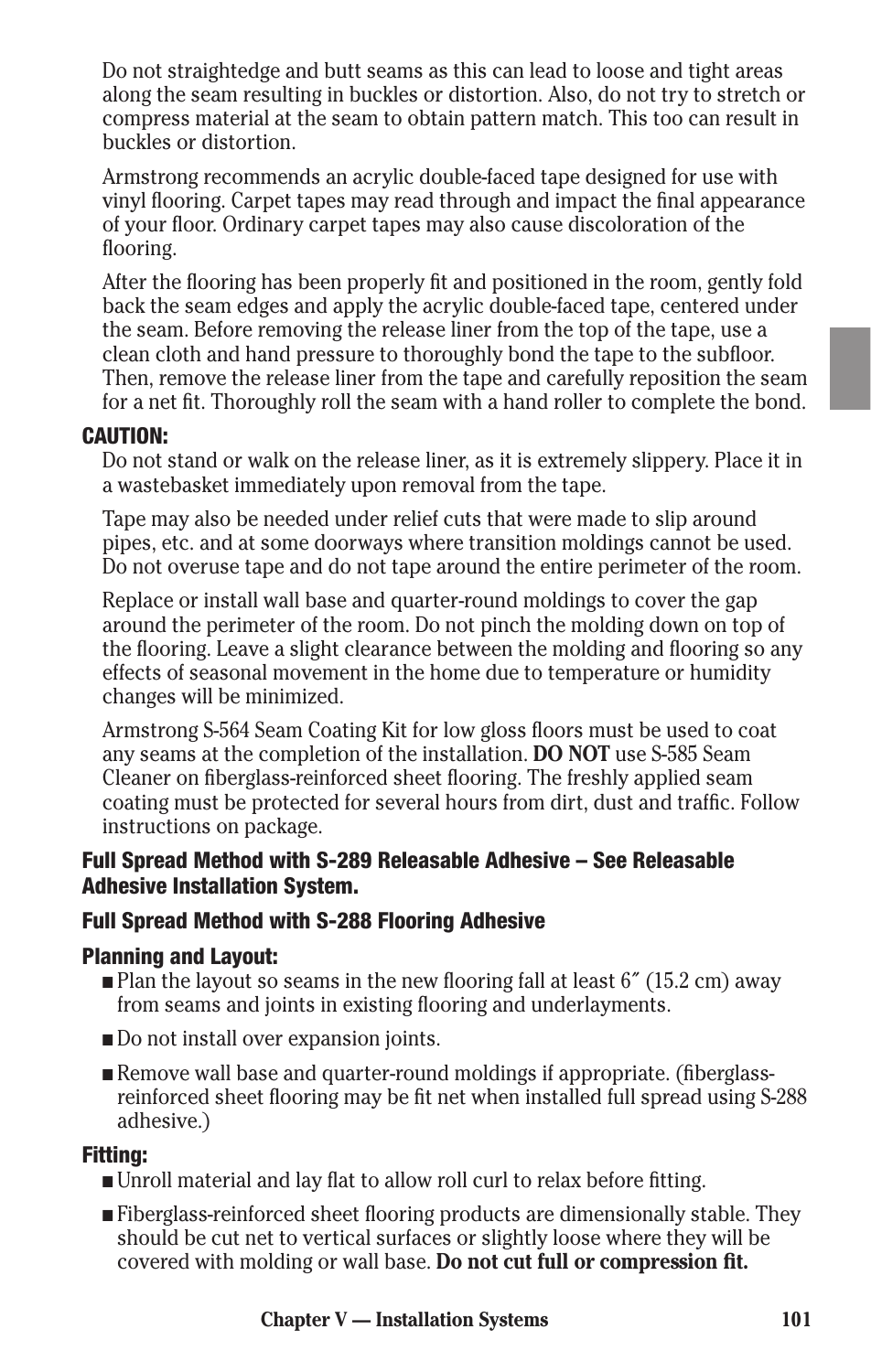n Recommended fitting procedures include pattern scribing, straight scribing or freehand knifing.

### Procedure:

If seams are involved, they should be double-cut dry prior to spreading adhesive in the seam area. Use a piece of scrap material underneath the seam when cutting. Do not straightedge and butt seams as this can lead to loose and tight areas along the seam resulting in buckles or distortion. Also, do not try to stretch or compress material at the seam to obtain pattern match. This too can result in buckles or distortion.

Use Full Spread adhesive method with S-288 Flooring Adhesive. Apply adhesive with fine notching of the S-891 Trowel [notching is 1/32˝ (0.8 mm) deep, 1/16˝ (1.6 mm) wide and 5/64˝ (2 mm) apart]. It is important to use the correct trowel notching. Inspect and replace worn trowels frequently. Follow adhesive open time and working time recommendations on the adhesive label.

When installing over nonporous surfaces such as existing flooring and embossing levelers, allow enough time for the adhesive to dry until tacky with no transfer to the finger (dry-to-touch) before placing the material into it. This normally takes 30 minutes or more, depending on temperature and humidity. After the adhesive has reached this condition, there is at least one hour working time in which to install and roll the flooring.

When installing over porous surfaces such as concrete and wood, allow the adhesive enough open time to thicken slightly but not become completely dry-to-touch. Use the set-in-wet procedure for placing the material into the adhesive. The adhesive should be wet enough to transfer readily to the backing of the CushionStep. Keep in mind that the seam must also be laid into place before the adhesive has had a chance to set up over porous surfaces.

| <b>Adhesive</b> | <b>Set-in-Wet for Porous</b><br><b>Substrates</b>                                                                                  | <b>Dry-to-Touch for Existing Resilient</b><br><b>Flooring and Other Nonporous Substrates</b>                                        |
|-----------------|------------------------------------------------------------------------------------------------------------------------------------|-------------------------------------------------------------------------------------------------------------------------------------|
| S-288           | <b>Open Time:</b> Minimum 10-20<br>minutes<br>Fine Notch: $1/32''$ (0.8 mm)<br>deep, 1/16" (1.6 mm) wide,<br>$5/64''$ (2 mm) apart | <b>Open Time:</b> 30 minutes or more<br><b>Fine Notch:</b> $1/32''$ (0.8 mm) deep, $1/16''$ (1.6 mm)<br>wide, $5/64''$ (2 mm) apart |

## Adhesive Open Times and Trowel Notchings

**NOTE: Allowing proper open time will help to minimize knee marks, roller marks and trapped blisters. The amount of open time will vary according to job conditions—temperature, humidity, air flow and type of substrate.**

**Roll Thoroughly.** Starting at the center and working toward the edges, roll in two directions using 100-lb roller. Seams must be hand rolled, then rolled again with a 100-lb roller. Give special attention to cleaning adhesive residue from the seam areas as they must be clean and dry in order to proceed with seam treatments. Clean excess adhesive from the surface of the flooring using a clean, white cloth dampened with detergent and water. Mineral spirits will remove dried adhesive residue.